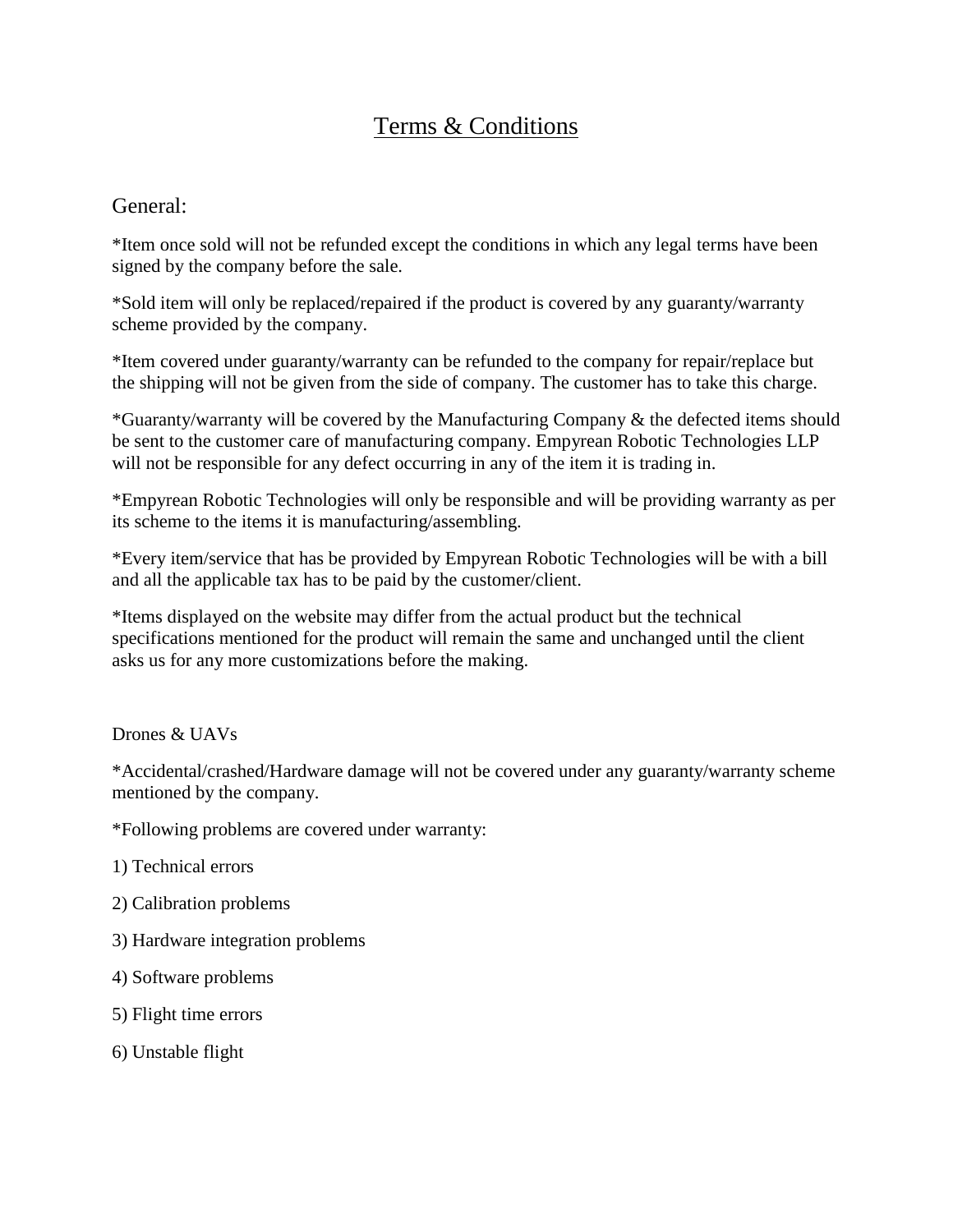#### Robotic Projects

\*Accidental/crashed/Hardware damage will not be covered under any guaranty/warranty scheme mentioned by the company.

Following problems are covered under warranty:

1) Technical errors

- 2) Assembly problems
- 3) Run time errors

#### Security Systems

\*Accidental/crashed/Hardware damage will not be covered under any guarenty/warenty scheme mentioned by the company.

\*All the technical faults will be covered under the guarenty/warenty if declared by the manufacturing company and in any case not by the trading company.

#### Website & Application Development

\*The price for the development will be calculated on the basis of the rate list mentioned on the respective page of the respective service.

\*Applicable taxes will be charged in addition with the development cost.

\*Hosting & Payment Gateway charges will be extra.

\*Domain will be free for the first year and depends on the availability.

### Workshops

\*It is required from the side of college/school/university/campus ambassador to arrange a minimum of 40 participants to conduct a workshop in their campus.

\*It is required from the side of college/school/university/campus ambassador to arrange the required area for conducting the workshop with appropriate sitting capacity along with a projector and a writing board.

\*The workshop fees decided by the company for any of the categories will be considered as final and no bargaining will be entertained in what so ever condition except the fee exempted by the side of company.